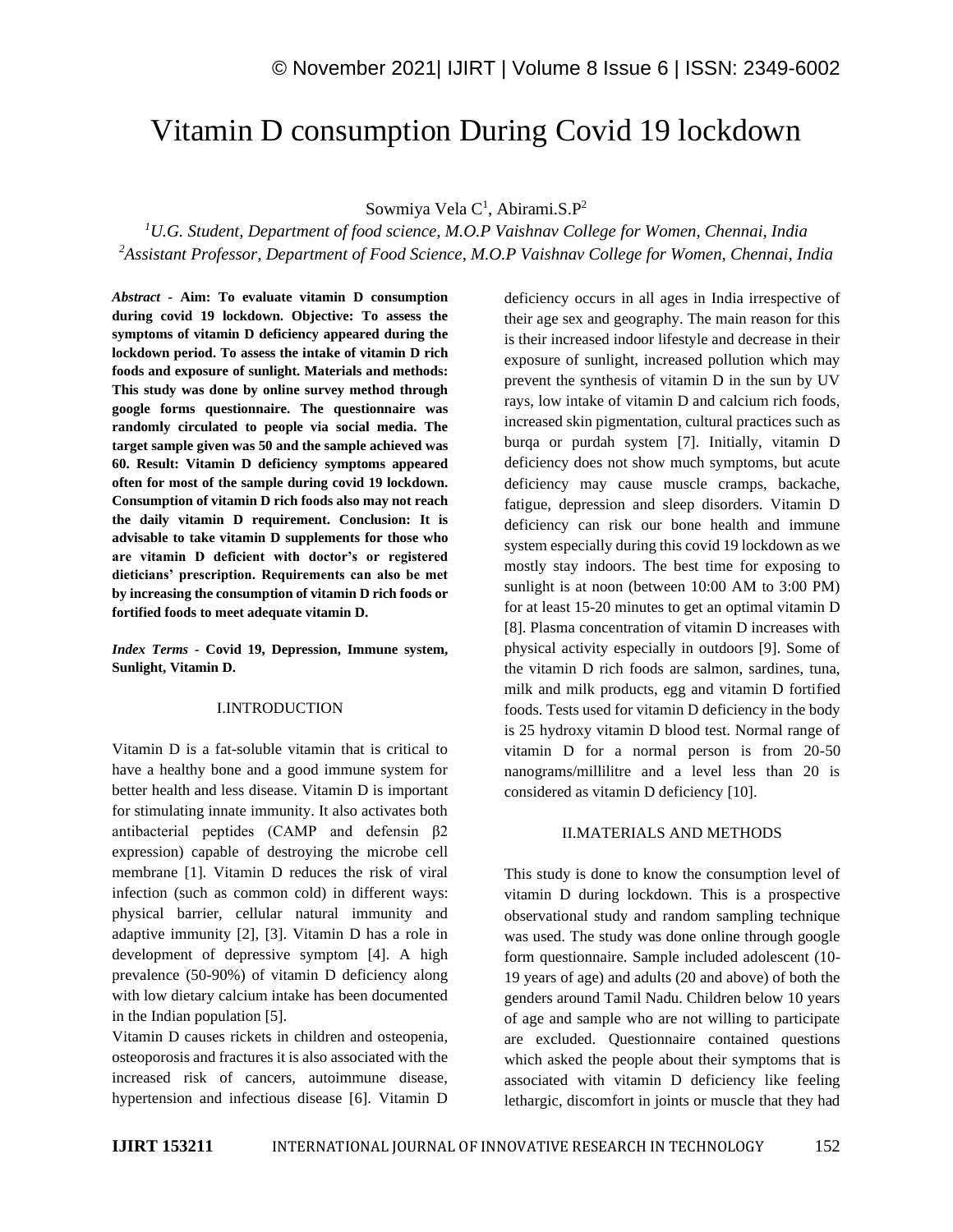experienced during the lockdown, how often they get sick or infected, how long they expose to sunlight. Questionnaire also involved the consumption of vitamin D by the people during lockdown. Target sample size is 50 and the sample achieved is 60.

## III.RESULT

The study is based on the calculation of approximate vitamin D levels during lockdown. It is done by comparing the symptoms of vitamin D deficiency and consumption of vitamin D rich foods during the lockdown period. The study has sample size of 60 in which 53% of female and 47% of male sample. The mean  $(\pm SD)$  value of age is  $22 \pm 9.3$ .

62% of sample is not taking any vitamin D supplements. 50% of the sample feels extra tired and lethargic than usual at times even if they do lesser physical work.

16.7% of sample did not experience new pain or discomfort in joints and muscles during lockdown and 31.7% get pain and discomfort sometimes, 38.3% experience new pain or discomfort most often and 13.3% always experience discomfort in in joints and muscles.

On the sweating pattern, 18.3% of samples does not get excessive sweating or sweating in the forehead or hands or change in the sweat pattern or in the amount of sweating that is experienced during lockdown, 30% of same experience sweat sometimes, 38.3% experience most often and other 13.3%of sample sweats always.

While observing the feeling of unexpected weakness (even if they sleep well) during lockdown, 20% of the sample say they never felt weakness, 26.7% of sample feels weakness sometimes, 41.7% feels weakness most often and 11.7% of sample feels weakness always.

18.3% of sample have never experienced muscle cramps during lockdown whereas 33.3% experience sometimes, 35% experience most often also 13.3% experience always.

On experiencing the joint pain during the lockdown, 15% had never experienced, 41.7% of sample experienced joint pain sometimes, 28.3% experience joint pain often and 15% always had joint pain.

While looking on the immune levels 20% of sample are never getting sick or infected during lockdown, whereas 36.7% of sample were falling sick sometimes, 30% were falling sick most often and 13.3% were always feeling sick.

Mushroom is considered to be rich in vitamin D,28% of sample consumes mushroom once or twice a month, 18% never consume and 38% consumes often (twice or thrice a week).

On exposure of sunlight, 20% of sample expose to sunlight less than 10 minutes, 30% of sample expose 10-20 minutes, 35% expose to sunlight more than 21- 30 minutes and 15% expose more than 30 minutes.

While looking at consumption of vitamin D rich food it was observed that 20% of sample never have eggs during lockdown, 42% will eat often (twice or thrice a week), 23% eat once or twice a month and 15% eats daily. 17% of sample take milk and milk products daily during the lockdown, 35% of sample takes often (twice or thrice a week) 28% takes once or twice a month and 20% never takes. For eating fishes like salmon, sardines, tuna, mackerel, anchovies during lockdown, 15% of sample never eat, 28% eat once or twice a month, 40% eats often (twice or thrice a week). On consuming vitamin D fortified foods, 27% of sample consumes vitamin D fortified foods once or twice a month, 33% consumes often (twice or thrice a week), 22% never consumes and 18% consumes daily.

| Vitamin D Deficiency Symptoms                | Intake of Vitamin D as Suggested by<br>Physician |                | Chi-square value | P<br>value |
|----------------------------------------------|--------------------------------------------------|----------------|------------------|------------|
|                                              | Yes                                              | N <sub>0</sub> |                  |            |
| Feeling Extra Tired and Lethargic than Usual | 1.52                                             | 3.00           | 16.282           | $0.003***$ |
| New Pain or Discomfort in Joint or           | 1.87                                             | 2.86           | 20.674           | $0.007***$ |
| Muscle Experienced during Lockdown           |                                                  |                |                  |            |
| Excessive Sweating or Change in              | 1.74                                             | 2.92           | 16.324           | $0.005***$ |
| Sweating Pattern Experienced during Lockdown |                                                  |                |                  |            |
| Unexpected Weakness during Lockdown          | 1.87                                             | 2.81           | 13.954           | $0.002***$ |
| Muscle Cramps Experienced during Lockdown    | 1.78                                             | 2.84           | 35.015           | $0.008***$ |

Table I. Table Showing Intake of Vitamin D and Vitamin D Deficiency Symptoms of Respondents (n=60)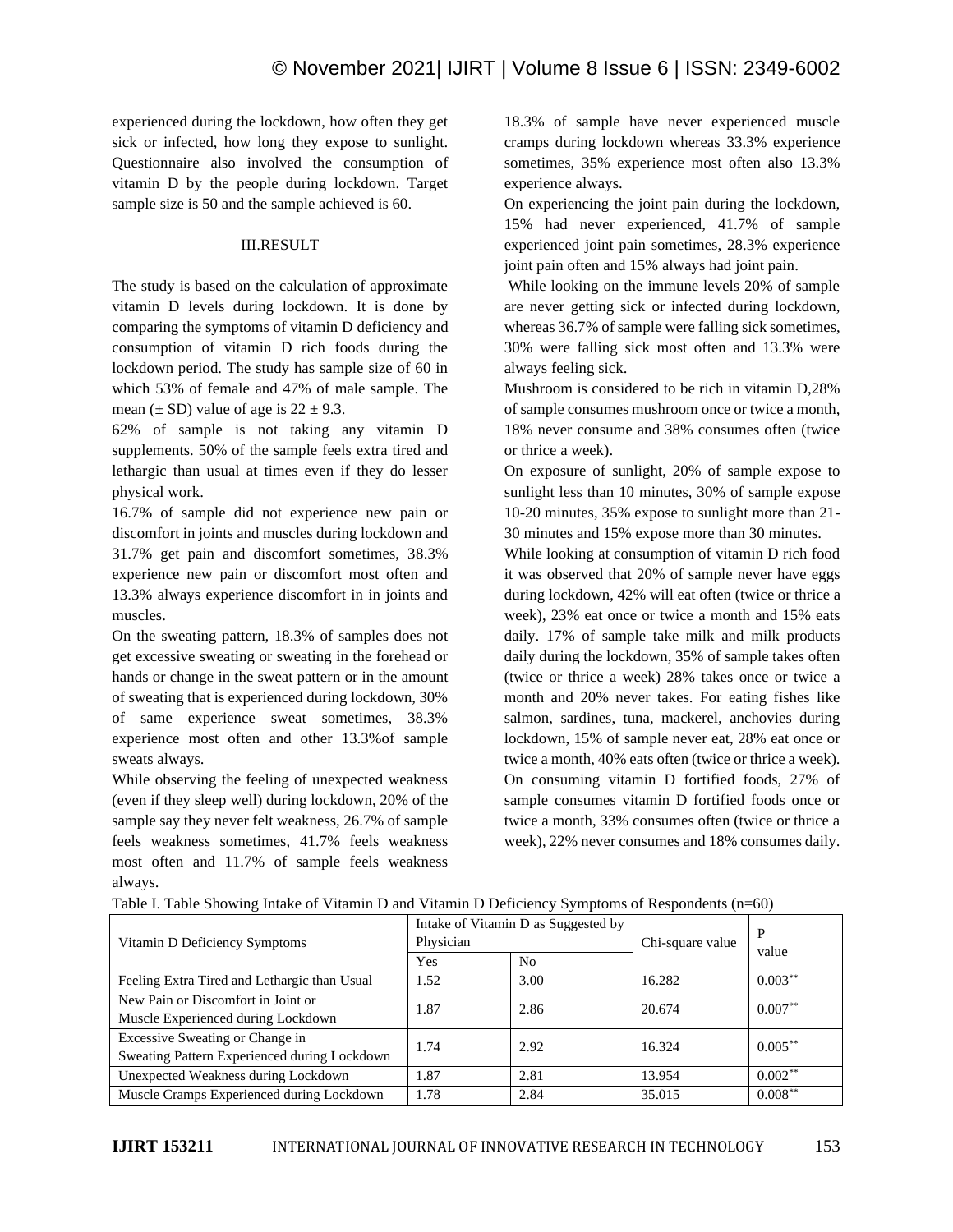# © November 2021| IJIRT | Volume 8 Issue 6 | ISSN: 2349-6002

| Joint Pain Experienced during Lockdown         | . 74 | 2.76 | 15.719              | $0.001**$  |
|------------------------------------------------|------|------|---------------------|------------|
| Often Getting Sick or Infected during Lockdown | . 78 | 2.84 | 19.106              | $0.003***$ |
| Mood Swing during Lockdown                     | .80  | 2.76 | 22.751<br>44. I J J | $0.004***$ |

Note: \*\* Denotes significant at 1% level.

|  | Table II. Table Showing Exposure to Sunlight and Vitamin D Deficiency Symptoms of Respondents (n=60) |
|--|------------------------------------------------------------------------------------------------------|
|  |                                                                                                      |

| Deficiency<br>Vitamin<br>D                               | <b>Exposure to Sunlight</b> |                      |                |              |                     | P          |
|----------------------------------------------------------|-----------------------------|----------------------|----------------|--------------|---------------------|------------|
|                                                          | Less than 10                | 20<br>11<br>$\equiv$ | 21<br>30       | More than 30 | Chi-square<br>value | value      |
| <b>Symptoms</b>                                          | Minutes                     | Minutes              | <b>Minutes</b> | Minutes      |                     |            |
| Tired<br>Extra<br>Feeling<br>and<br>Lethargic than Usual | 3.25                        | 2.72                 | 2.05           | 1.67         | 9.086               | $0.002**$  |
| New Pain or Discomfort in                                |                             |                      |                |              |                     |            |
|                                                          |                             |                      |                | 1.89         |                     | $0.001**$  |
| Joint or Muscle Experienced                              | 3.25                        | 2.72                 | 2.10           |              | 7.365               |            |
| during Lockdown                                          |                             |                      |                |              |                     |            |
| Excessive<br>Sweating<br>$\alpha$                        |                             |                      |                |              |                     |            |
| Change in Sweating Pattern                               | 3.25                        | 2.72                 | 2.10           | 1.78         | 7.876               | $0.003***$ |
| Experienced<br>during                                    |                             |                      |                |              |                     |            |
| Lockdown                                                 |                             |                      |                |              |                     |            |
| Unexpected Weakness during                               |                             | 2.50                 | 2.19           | 1.78         | 7.322               | $0.002**$  |
| Lockdown                                                 | 3.33                        |                      |                |              |                     |            |
| Muscle Cramps Experienced                                |                             |                      |                |              |                     |            |
| during Lockdown                                          | 3.42                        | 2.67                 | 2.00           | 1.67         | 13.172              | $0.001***$ |
| Joint Pain Experienced during                            | 3.33                        | 2.67                 | 2.00           | 1.78         | 10.724              | $0.001**$  |
| Lockdown                                                 |                             |                      |                |              |                     |            |
| Often Getting Sick or Infected                           |                             | 2.67                 | 1.95           | 1.33         | 20.251              | $0.003***$ |
| during Lockdown                                          | 3.42                        |                      |                |              |                     |            |
| Mood<br>Swing<br>during                                  | 3.25                        | 2.89                 | 1.95           | 1.56         | 17.429              | $0.002**$  |
| Lockdown                                                 |                             |                      |                |              |                     |            |

Table III. Relationship between Intake of Vitamin D food and Energetic and Active Level Felt by Respondents (n=60)

| Variables                                | Whole Egg                                           | Milk<br>Milk<br>&<br>Products | Sea Food   | Mushroom   | Forfeited Food with Energetic<br>Vitamin D | $\&$<br><b>Active Level</b> |
|------------------------------------------|-----------------------------------------------------|-------------------------------|------------|------------|--------------------------------------------|-----------------------------|
| Whole Egg                                |                                                     | $0.858***$                    | $0.856***$ | $0.874***$ | $0.878***$                                 | $0.921***$                  |
| Milk & Milk Products 0.858 <sup>**</sup> |                                                     |                               | $0.833**$  | $0.844**$  | $0.845***$                                 | $0.988**$                   |
| Sea Food                                 | $0.856***$                                          | $0.833**$                     |            | $0.819**$  | $0.804**$                                  | $0.976**$                   |
| Mushroom                                 | $0.874***$                                          | $0.844***$                    | $0.819**$  |            | $0.867**$                                  | $0.956***$                  |
| Forfeited<br>Food<br>Vitamin D           | $\left\vert \mathrm{with}\right\vert _{0.878^{**}}$ | $0.845***$                    | $0.804***$ | $0.867**$  |                                            | $0.994**$                   |
| Energetic<br>Active<br>&<br>Level        | $0.924**$                                           | $0.988**$                     | $0.976**$  | $0.956***$ | $0.994***$                                 |                             |

Note: \*\* Denotes correlation is significant at 1% level.

In Table I, since P value is less than 0.001, it is concluded that there is a significant difference between intake of Vitamin D and Vitamin D Deficiency of Respondents. Based on mean rank, it is clearly proven that the respondents who consume vitamin D have low level of Vitamin D deficiency than the respondents who do not consume vitamin D as suggested by physician. Thus, it is concluded that if the consumption of vitamin D increases, the Vitamin D deficiency will decrease.

In Table II, Since P value is less than 0.001, it is concluded that there is a significant difference between frequency of exposure to sunlight and Vitamin D Deficiency of Respondents. Based on mean rank, it is clearly proven that the respondents who exposure to sunlight for more than 30 minutes have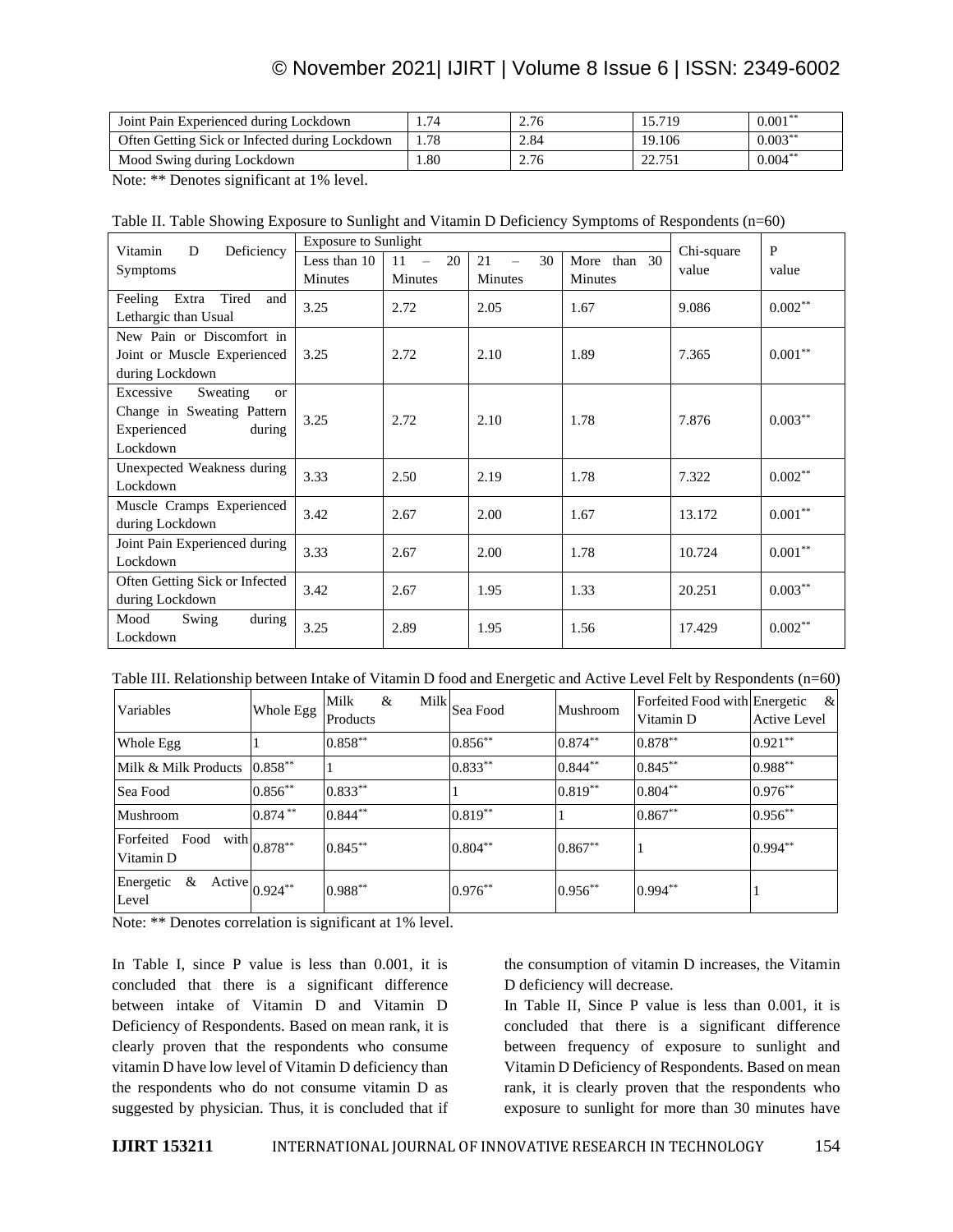low level of Vitamin D deficiency than the respondents who exposure to sunlight less than 10 minutes. Thus, it is concluded that if the frequency of exposure to sunlight increases, the Vitamin D deficiency will decrease.

In Table III, since the P value is less than 0.01, it is concluded that the respondents' intake of food namely whole egg (0.924), milk and milk products (0.988), sea food (0.976), mushroom (0.956) and forfeited food with vitamin D (0.994) have a positive and strong relationship with their energetic and active level of them. This implies that as the level of intake of Vitamin D food by respondents' increases, their level energy and active also increases. It is also noted that there is a pair wise positive relationship between whole egg and milk and milk products (0.858), whole egg and sea food (0.856), whole egg and mushroom (0.874), whole egg and forfeited food with vitamin D (0.878). Furthermore, there exists a pair wise positive relationship between milk and milk products and sea food (0.833), milk and milk products and mushroom (0.844), milk and milk products and forfeited food with vitamin D (0.845), sea food and mushroom (0.819), sea food and forfeited food with vitamin D (0.804), mushroom and forfeited food with vitamin D (0.867).

### IV.CONCLUSION

Vitamin D is a fat-soluble vitamin which is required for the bone health and immune system. By comparing the symptoms of vitamin D deficiency and consumption of vitamin D rich foods through the google form questionnaire, we can conclude that most of the people feel lethargic or extra tired often during lockdown and some people had mood swings which may be the initial stage of vitamin D deficiency symptoms. However, 35% of the sample expose to sunlight 21-30 minutes which is enough to get the optimum amount of vitamin D from sunlight. Vitamin D deficiency symptoms often appear in majority of the sample which may be a small sign of getting vitamin D deficiency during lockdown and the consumption of vitamin D rich foods also may not reach the daily vitamin D requirement. Therefore, it is advisable to take vitamin D supplements for those who are vitamin D deficient with doctor's or registered dieticians' prescription. Requirements can also be met by increasing the consumption of vitamin D rich foods or fortified foods to meet adequate vitamin D.

### V. LIMITATION

This study is done with samples only in Tamil Nadu. The research is done through online questionnaire forms. The study included samples of all ages (except children below 10 years of age), but most of the samples answered are from 20-30 years of age.

### ACKOWLEDGMENT

Heartfelt thanks to Abirami.S.P and department of food science for helping out this research. No sponsorship involved

### **REFERENCES**

- [1] S.B attault, S.J. Whiting, S.L. Peltier, Sadrin, G. Gerber, J.M.Maixent; Vitamin D metabolism, functions and needs: from science to healthy chains; 20 July 2012.
- [2] Nurshad Ali; Role of vitamin D in preventing of covid 19 infection, progression and severity; Journal of infection and public health; 20 june, 2020.
- [3] Mariengela Rondaneli, Alessandra Miccono, Silvia Lamburghini, Milena Anna Faliva, Gabriella Peroni, Mara Nichetti, Simone Perna; Self-care for common colds: The pivotal role of vitamin D, vitamin C, Zinc and echinacea in Three Main Immune Interactive Clusters (physical barriers, innate and adaptive immunity) involved during an episode of common coldspractical advice on dosages and on the time to take these nutrients/ botanicals in order to prevent or treat common colds; 29 april,2018.
- [4] Gillian Ceolin, Giulia Pipolo Rdrigues Mano, Natalia Schmitt Hames, Luciano da Conceicao Antunes, Elisa Brietzke, Deborah kurrle Rieger, Julia Dubois Moreira; Vitamin D, depressive symptoms, and covid 19 pandemic; Front. Neurosci; 13 May 2021.
- [5] Preeti kamboj, Supriya Dwivedi, GS Toteja; Prevalence of hypovitaminosis D India and way forward; 28 september 2018.
- [6] Michael F Holick, Tai C Chen; Vitamin D deficiency: a worldwide problem with health consequences; The American Journal of Clinical Nutrition, volume 87 issue 4, pages 1080 S-1086S; 1 April 2008.